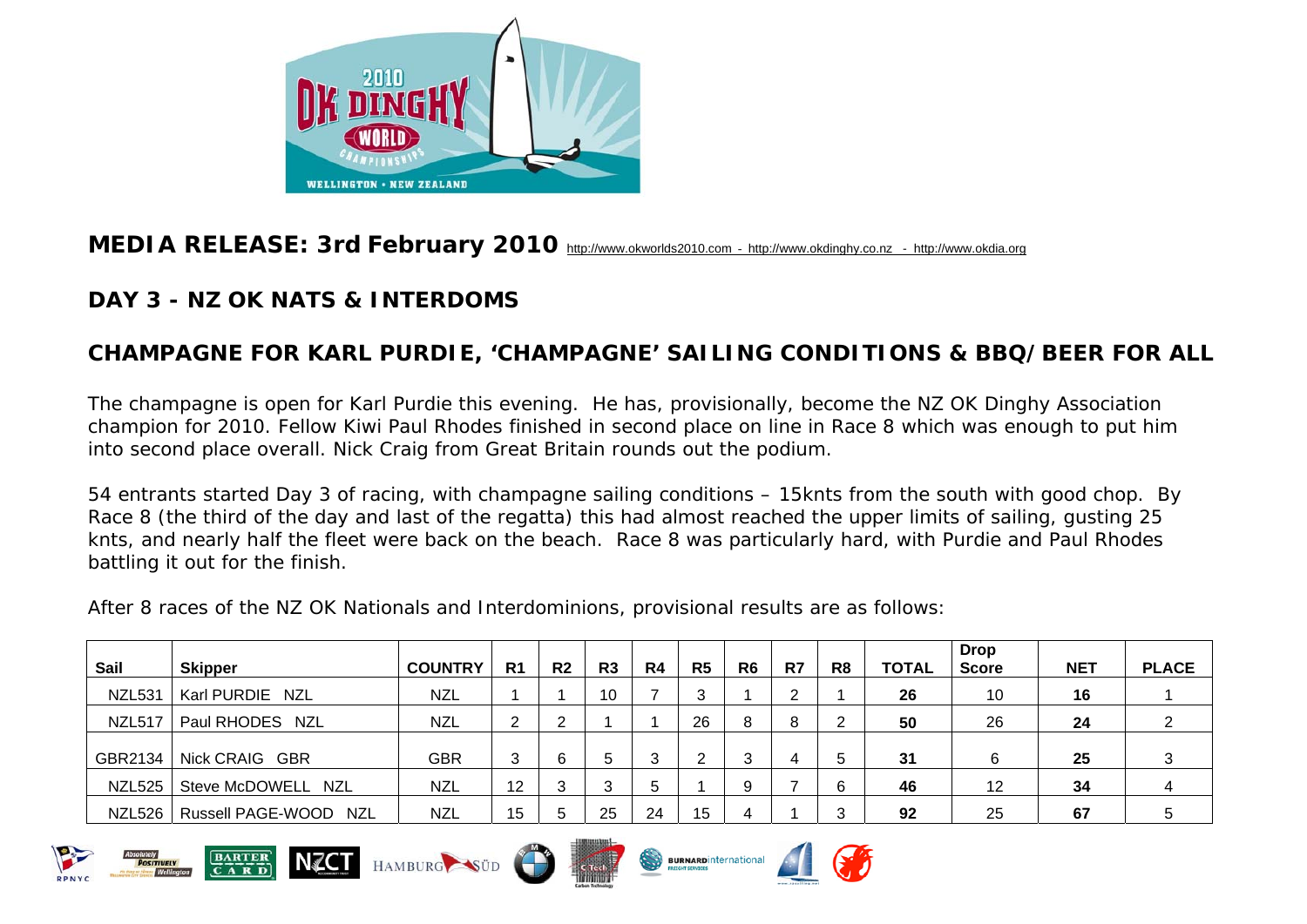

| <b>NZL530</b> | Ben MORRISON NZL               | <b>NZL</b> | 8  | 17 | 23 | 14 | 13      |    |    | 8  | 91  | 23 | 68 | 6  |
|---------------|--------------------------------|------------|----|----|----|----|---------|----|----|----|-----|----|----|----|
| NZL519        | Matt STEVEN NZL                | <b>NZL</b> | 62 | 15 |    | 18 | $\circ$ |    |    | 12 | 134 | 62 | 72 |    |
| <b>NZL539</b> | Brad DOUGLAS NZL               | <b>NZL</b> | 19 | 19 |    |    |         |    |    | 62 | 142 | 62 | 80 | 8  |
| NZL504        | Adrain MANNERING<br><b>NZL</b> | <b>NZL</b> | 16 |    | 20 | 10 | 27      | 14 |    | 9  | 109 | 27 | 82 | 9  |
| <b>NZL478</b> | Daniel BUSH NZL                | <b>NZL</b> | 14 |    | 41 | 27 | 10      | 13 | 10 |    | 129 | 41 | 88 | 10 |

Interdominion top six places are as follows:

| <b>NZL TEAM</b> | 281 | <b>AUS TEAM</b> | 1695 |
|-----------------|-----|-----------------|------|
| Purdie (1)      | 16  | R Blasse (16)   | 139  |
| Rhodes (2)      | 24  | M Williams (25) | 180  |
| McDowell (4)    | 34  | G Lokum (33)    | 241  |
| Page-Wood (5)   | 67  | P Robinson (35) | 250  |
| Morrison (6)    | 68  | D Williams (41) | 286  |
| Steven (7)      | 72  | G Williams (42) | 290  |

Everyone is now back on shore, joined by the European entrants who have not yet joined the sailing competition, the BBQ is lit, the beers open and the official prizegiving about to commence. More from here later ..........

Full results can be found on the homepage of the OK Worlds website, where regular updates will be posted during the course of racing. Media boats for on the water print, photo and film coverage can be arranged through Mandy Burt on + 64 21 643 064 - Email: mandyjb@paradise.net.nz